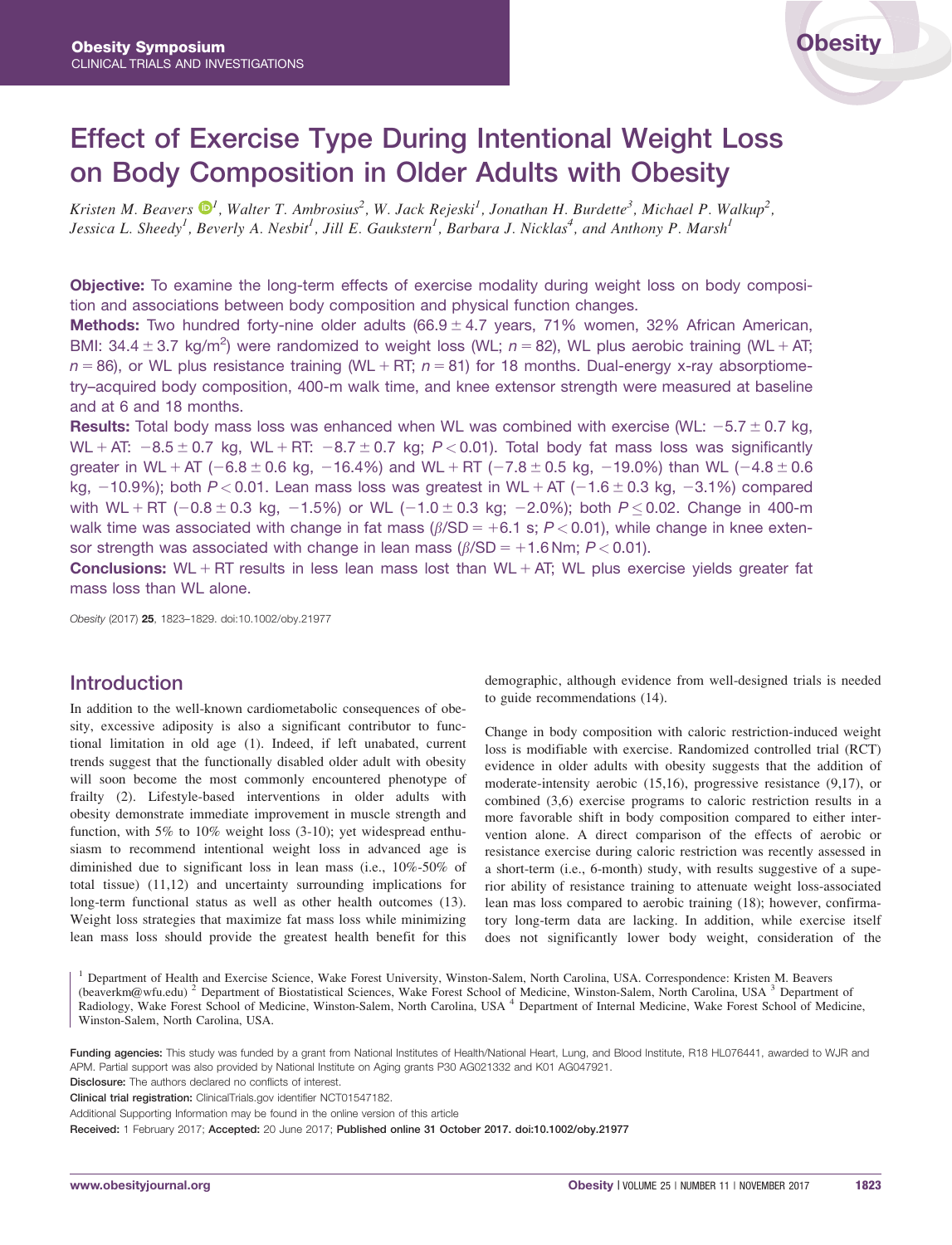synergistic effects of exercise added to caloric restriction to augment loss of total body mass and alter composition in older (i.e.,  $60+$  years at baseline) adults has only been evaluated in a handful of RCTs (3,9,15,17). Overall, these studies suggest similar weight and fat mass loss between treatment groups, with exercise modestly attenuating lean mass loss. Studies, however, are generally small  $(n = 11-28$  per treatment group), of relatively short duration (4-12) months), and done under tightly supervised conditions, limiting their external validity. The paucity of data on this topic, coupled with the fact that many commercial weight loss programs focus exclusively on caloric restriction to induce weight loss, creates a rationale for further investigation into the long-term effects of caloric restriction with differing exercise modalities compared to caloric restriction alone on change in body mass and composition in older adults.

Therefore, the primary purpose of this study was to compare the longterm effects of caloric restriction-induced weight loss alone (WL) and with aerobic training (WL + AT) or resistance training (WL + RT) on change in body composition in older adults with obesity undergoing an 18-month community-based weight loss intervention. This analytic plan represents a secondary analysis of a previously reported primary outcome paper (19), and we hypothesized that  $WL + RT$  would better preserve lean mass than  $WL + AT$  or  $WL$  alone. Second, we examined the contributions of change in total body fat and lean masses on change in 400-m walk time and knee extensor strength, as these objectively measured outcomes are clinically relevant and highly predictive of subsequent disability and death (20,21). We hypothesized that change in total body fat mass would be associated with change in 400-m walk time and that change in total body lean mass would be associated with change in knee extensor strength. Data from this aim contribute a growing body of knowledge (6,16,22,23) delineating the relative contributions of fat and lean mass lost during intentional weight loss on physical function.

# **Methods**

#### Study design

Details of the study design and methods are published (24). Briefly, the Cooperative Lifestyle Intervention Program (CLIP II; Clinical-Trials.gov identifier NCT01547182) was a multisite single-blinded RCT involving three YMCAs in Forsyth County, North Carolina. Participants were randomized to one of three treatment groups: caloric restriction-induced weight loss alone (WL), weight loss plus aerobic training  $(WL + AT)$ , or weight loss plus resistance training  $(WL + RT)$  for 18 months. The study was approved by the Wake Forest University Institutional Review Board. The primary outcome paper, including protocol compliance and the intervention effect on dual primary outcome measures, time to complete a 400-m walk, and knee extensor strength, is published (19).

#### Study participants

A total of 249 participants were enrolled in the CLIP II study. Eligibility criteria consisted of men and women aged 60 to 79 years who engaged in <60 min/wk of moderately intense physical activity, had  $\text{BMI} \geq 28 \text{ kg/m}^2$  and  $\lt 42 \text{ kg/m}^2$ , had self-reported limitations with mobility, and had documented evidence of cardiovascular disease (CVD) or a National Cholesterol Education Program Adult Treatment Panel III (ATP III) diagnosis of metabolic syndrome (MetS). Individuals were excluded if they had a myocardial infarction or cardiovascular procedure in the past 3 months, fasting blood gluco $se \ge 140$  mg/dL, or a diagnosis of type 1 diabetes or insulindependent type 2 diabetes or if their primary care physician had concerns regarding their ability to safely participate. All participants provided written informed consent prior to study enrollment.

#### Intervention descriptions

Full intervention descriptions can be found in the published design paper (24).

Weight loss. The three study arms received the same behaviorbased WL intervention in three 6-month phases: intensive (months 1-6), transition (months 7-12), and maintenance (months 13-18), with the goal of eliciting a 0.3 kg/wk weight loss in the intensive phase  $(\sim)330$  kcal/d reduction) and a total weight loss of 7% to 10%. During the intensive phase, participants met at the YMCA for three group sessions and one individual sessions per month (all 60 minutes in duration). Group sessions tapered off to three and then one per month for the subsequent phases, with individual sessions scheduled as needed. In accordance with the 2010 dietary guidelines (25), the macronutrient breakdown of the diet was 20% to 25% protein, 25% to 30% fat, and 45% to 55% carbohydrate. For the WL-only group, participants were instructed not to begin a formal exercise program while actively enrolled in the study.

Aerobic training. The primary mode of AT was an individually tailored, supervised, over-ground walking program. The program frequency was 4 d/wk, progressing to a duration goal of 45 min/d and walking intensity of 12 to 14 on the Borg Rating of Perceived Exertion (RPE) Scale (26).

Resistance training. The RT intervention was also individually tailored and involved a training frequency of 4 d/wk, progressing to 45 min/d, with an RPE of 15 to 18 as a target intensity for each RT exercise. Participants completed three sets of 10 to 12 repetitions on eight machines, with initial resistance determined from one repetition maximum (1RM) testing (goal of 75% of 1RM). When a participant completed 12 repetitions in the third set for two consecutive days, the resistance was increased to ensure progressive overload. To assist with recovery time, participants rotated exercises on a 2 day schedule: day one included leg press, hip adduction, hip abduction, calf extension, seated row, pectoral fly, shoulder press, and rotary torso; day two included leg extension, leg curl, lateral pull down, seated chest press, lateral raise, arm curl, triceps extension, and abdominal crunch.

#### **Measurements**

Participant age, gender, race/ethnicity, and medical history/comorbid status were captured via self-report at the baseline assessment visit. Also at baseline, height was assessed without shoes to the nearest 0.25 cm using a stadiometer (Portrod, Health-O-Meter) and body mass measured to the nearest 0.05 kg using a calibrated and certified digital scale (Professional 349KLX, Health-O-Meter). All body composition variables were collected at baseline  $(n = 247)$ , 6 months  $(n = 223)$ , and 18 months  $(n = 189)$ . Total body, fat, and lean mass, as well as appendicular lean/fat masses and trunk fat, were assessed using dual-energy x-ray absorptiometry (DXA; iDXA, GE Medical Systems, Waukesha, Wisconsin), following manufacturer recommendations for patient positioning and scanning. Physical function was also assessed at baseline, 6 months, and 18 months via a validated 400-m walk test (that requires walking 10 laps as quickly as possible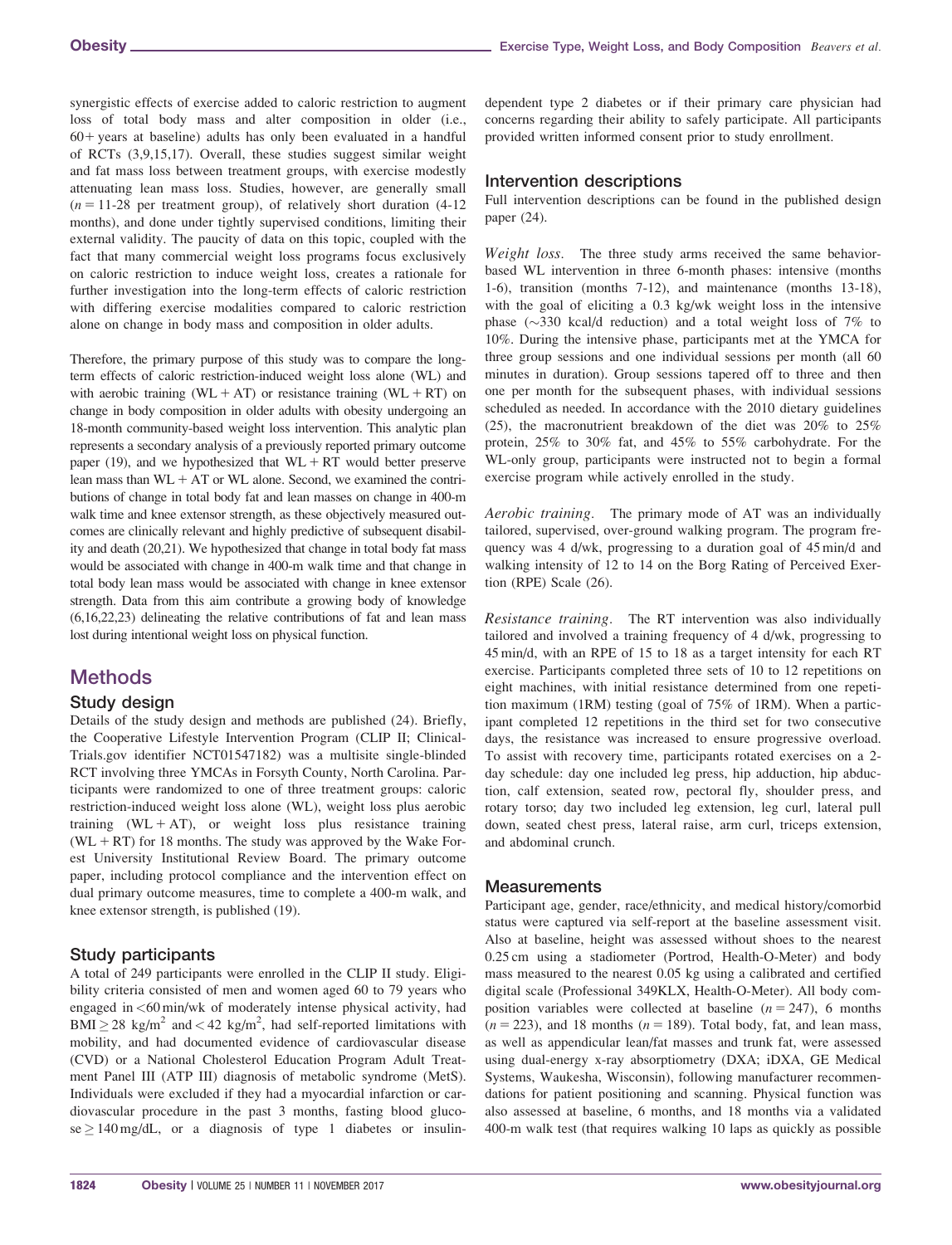|                                                       | WL $(n = 82)$  | $WL + AT (n = 86)$ | $WL + RT (n = 81)$ | Overall $(n = 249)$ |
|-------------------------------------------------------|----------------|--------------------|--------------------|---------------------|
| Age (y)                                               | $66.3 \pm 4.5$ | $67.5 \pm 5.1$     | $66.9 \pm 4.4$     | $66.9 \pm 4.7$      |
| Female, n (%)                                         | 59 (72.0)      | 62 (72.1)          | 56 (69.1)          | 177(71.1)           |
| African American, n (%)                               | 30(36.6)       | 30 (34.9)          | 20(24.7)           | 80 (32.1)           |
|                                                       | $34.7 \pm 4.0$ | $33.9 \pm 3.5$     | $34.8 \pm 3.6$     | $34.4 \pm 3.7$      |
| BMI (kg/m <sup>2</sup> )<br>Body mass and composition |                |                    |                    |                     |

|  | TABLE 1 Baseline demographic and body composition measures, according to treatment group and overall |  |  |  |  |
|--|------------------------------------------------------------------------------------------------------|--|--|--|--|
|  |                                                                                                      |  |  |  |  |

**Body mass (kg)** 95.1  $\pm$  16.7 92.4  $\pm$  13.5 95.6  $\pm$  14.2 94.4  $\pm$  14.9 **Fat mass (kg)** 42.4  $\pm$  8.8 42.6  $\pm$  8.8 41.4  $\pm$  7.6 43.2  $\pm$  8.2 42.4  $\pm$  8.2 **Fat mass (%)** 45.0  $\pm$  5.6 44.9  $\pm$  5.6 45.0  $\pm$  5.7 45.3  $\pm$  6.0 45.0  $\pm$  5.7 45.0  $\pm$  5.7 **Lean mass (kg)** 49.9  $\pm$  10.9 49.9  $\pm$  10.9 48.3  $\pm$  9.4 49.7  $\pm$  10.1 49.4  $\pm$  10.1 **Lean mass (%)** 52.4  $\pm$  5.3 52.4  $\pm$  5.3 52.1  $\pm$  5.5 52.1  $\pm$  5.5 52.1  $\pm$  5.5 **Appendicular lean mass (kg)**  $23.4 \pm 5.8$   $22.4 \pm 4.9$   $23.3 \pm 5.5$   $23.0 \pm 5.4$ **Appendicular fat mass (kg)** 17.3  $\pm$  4.5 17.3  $\pm$  4.5 17.3 6  $\pm$  4.5 17.3  $\pm$  4.4 **Trunk fat mass (kg)** 24.3 ± 5.6 23.5 ± 4.9 24.4 ± 5.1 24.1 ± 5.2

Data presented as mean  $\pm$  SD or n (%).

AT, aerobic training; RT, resistance training; WL, weight loss.

on a 20-m course between two cones with the time for completion recorded in seconds) (20) and knee extensor strength assessed as peak torque in Newton-meters (Nm) using an isokinetic dynamometer (System 4, Biodex, Shirley, New York) (24).

#### Statistical analyses

Descriptive statistics were calculated overall and by treatment group at baseline. Overall treatment group comparisons were made using contrasts in a mixed-model analysis of covariance (ANCOVA), with baseline value of the outcome, gender, treatment group, time (6 or 18 months), and a treatment group-by-time interaction included as fixed effects and wave included as a random effect. Data are presented as the average follow-up mean (95% CI) and changes from baseline at 6 and 18 months (95% CI).

To determine the association between change in total body mass, lean mass, and fat mass and previously published intervention effects on 400-m walk time and knee extensor strength (19), we adjusted the above ANCOVA models for two additional pairs of variables: baseline and follow-up total body mass or baseline and follow-up total body composition (lean mass or fat mass, respectively) in treatment groups combined. Analyses were performed using SAS v9.4 (SAS Institute, Cary, North Carolina) and using a Bonferroni-adjusted type I error rate of 0.025.

## **Results**

#### Participant characteristics

Table 1 presents baseline demographic and body composition measures, according to treatment group and overall. Briefly, 249 older (66.9  $\pm$  4.7 years) adults (71% women, 32% African American) with BMI of  $34.4 \pm 3.7$  kg/m<sup>2</sup> and CVD and/or MetS participated in this 18-month RCT, of whom 247 had complete DXA data at baseline (90% retention at 6 months, 77% retention at 18 months; see CONSORT diagram in Supporting Information Figure S1). At baseline, overall total body, fat, and

lean masses were  $94.4 \pm 14.9$  kg,  $42.4 \pm 8.2$  kg  $(45.0 \pm 5.7\%)$ , and  $49.4 \pm 10.1$  kg (52.1  $\pm$  5.5%), respectively, with no differences between treatment groups.

As previously reported (19), median (25th, 75th percentiles) attendance to scheduled WL intervention sessions was 71.1% (40.5, 83.3) for WL only,  $83.1\%$  (47.6, 92.9) for WL + AT, and  $85.7\%$  (70.7, 92.7) for  $WL + RT$ . All three treatment groups lost significant weight from baseline  $(-6.1\%$  [95% CI:  $-7.5$  to  $-4.7$ ] for WL only,  $-8.6\%$  [95% CI:  $-10.0$  to  $-7.2$ ] for WL + AT, and  $-9.7\%$  [95% CI:  $-11.1$  to  $-8.4$ ] for WL + RT), and both WL plus exercise treatment groups had greater improvement in 400-m walk time than WL alone (mean difference 16.9 [95% CI: 9.7 to 24.0] seconds,  $P < 0.01$ ) and experienced a similar change in knee extensor strength (combined  $WL + AT$  and  $WL + RT$  mean difference  $-3.6$ [95% CI:  $-7.5$  to 0.3] Nm,  $P = 0.07$ ).

### Intervention effect on body mass and composition

Adjusted overall intervention effects on body composition are presented in Table 2. Total body mass was significantly reduced in all treatment groups (WL:  $-5.7 \pm 0.7$  kg, WL + AT:  $-8.5 \pm 0.7$  kg, WL + RT:  $-8.7 \pm 0.7$  kg; all  $P < 0.01$ ). The two WL plus exercise treatment groups had lower follow-up total body mass compared to WL alone  $(WL + AT: 85.9 \pm 0.9$  kg and  $WL + RT: 85.6 \pm 0.7$  kg vs. WL: 88.6  $\pm$  0.7 kg; both  $P < 0.01$ ) and were not different from each other  $(P = 0.75)$ . Significant overall treatment effects were also observed for total body fat mass ( $P < 0.01$ ) and total body lean mass ( $P < 0.01$ ). As with total body mass,  $WL + AT$  and  $WL + RT$  treatment groups had similar and greater reductions in fat mass compared to WL alone (both  $P < 0.01$ ). Interestingly, absolute lean mass was lower in WL + AT  $(47.8 \pm 0.3 \text{ kg})$  compared to WL + RT or WL alone  $(48.5 \pm 0.3 \text{ kg})$  and  $48.4 \pm 0.3$  kg, respectively; both  $P < 0.01$ ). However, because of a greater reduction in fat mass in  $WL + AT$  compared to  $WL$  alone, follow-up lean mass as a percentage of total body mass was significantly higher in WL + AT compared to WL alone  $(55.8 \pm 0.3\% \text{ vs.})$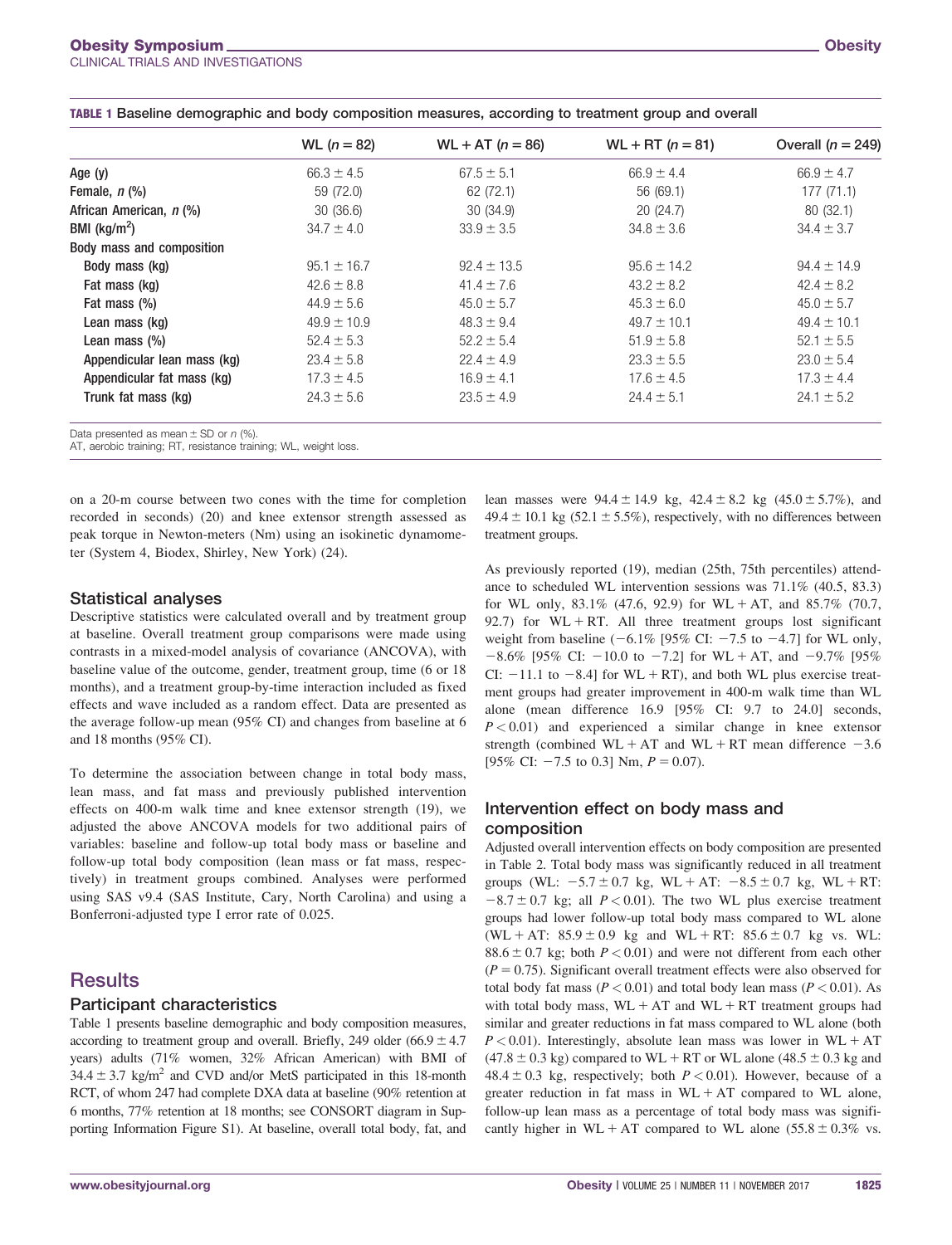|                     |                                                                  |                                                                  |                                                                       |           |                  | P value        |                          |
|---------------------|------------------------------------------------------------------|------------------------------------------------------------------|-----------------------------------------------------------------------|-----------|------------------|----------------|--------------------------|
|                     | $WL(n = 81)$                                                     | $WL + AT (n = 86)$                                               | $WL + RT (n = 80)$                                                    | Overall   | $WL + AT$ vs. WL | WL + RT vs. WL | $W-L + AT$ vs. $WL + RT$ |
| Body mass (kg)      | 88.6 (87.2 to 90.0)                                              | 85.9 (84.4 to 87.3)                                              | 85.6 (84.3 to 87.0)                                                   | < 0.0001  | 0.0002           | < 0.0001       | 0.7473                   |
| $\Delta$ 6 months   | $-6.2$ ( $-7.9$ to $-4.5$ )                                      | $-7.9(-9.6 \text{ to } -6.34)$                                   | $-8.5(-10.2 \text{ to } -6.9)$                                        |           |                  |                |                          |
| $\Delta$ 18 months  | $-5.3 (-7.1 \text{ to } -3.5)$                                   | $-9.1 (-10.9 \text{ to } -7.3)$                                  | $-8.9(-10.7 \text{ to } -7.2)$                                        |           |                  |                |                          |
| Fat mass (kg)       | 37.6 (36.5 to 38.7)                                              | 35.5 (34.4 to 36.6)                                              | 34.5 (33.4 to 35.6)                                                   | < 0.0001  | 0.0006           | < 0.0001       | 0.0911                   |
| $\Delta$ 6 months   | $-5.1 (-6.5 \text{ to } -3.7)$                                   | $-6.4 (-7.7 \text{ to } -5.1)$<br>-7.3 (-8.7 to -5.9)            | $-7.8 (-9.1 \text{ to } -6.5)$                                        |           |                  |                |                          |
| $\Delta$ 18 months  | $-4.4 (-5.8 t0 -3.0)$                                            |                                                                  | $-7.9$ $(-9.2$ to $-6.5)$                                             |           |                  |                |                          |
| Fat mass (%)        | 42.6 6 (41.9 to 43.3)<br>-6.0 (-8.2 to -3.8)                     | 41.1 (40.4 to 41.8)                                              | 40.0 (39.4 to 40.7)                                                   | < 0.0001  | 0.0003           | < 0.0001       | 0.0092                   |
| $\Delta$ 6 months   |                                                                  | $-8.2 (-10.3 \text{ to } -6.1)$<br>-9.9 (-12.2 to -7.6)          | $-11.2$ ( $-13.3$ to $-9.1$ )                                         |           |                  |                |                          |
| $\Delta$ 18 months  | $-4.4 (-7.1 \text{ to } -2.5)$                                   |                                                                  | $-11.3(-13.5 to -9.1)$                                                |           |                  |                |                          |
| Lean mass (kg)      | 48.4 (47.9 to 48.9)                                              | 47.8 (47.2 to 48.3)                                              | 48.5 (48.0 to 49.0)<br>$-0.7$ (-1.2 to -0.1)<br>$-1.2$ (-1.6 to -0.4) | < 0.0001  | 0.0046           | 0.6011         | 0.0006                   |
| $\Delta$ 6 months   | $-1.1$ ( $-1.7$ to $-05$ )<br>-0.9 ( $-1.5$ to $-0.2$ )          |                                                                  |                                                                       |           |                  |                |                          |
| $\Delta$ 18 months  |                                                                  | $-1.5 (-2.1 \text{ to } -0.9)$<br>$-1.7 (-2.3 \text{ to } -1.1)$ |                                                                       |           |                  |                |                          |
| Lean mass (%)       | 54.5 (53.8 to 55.1)                                              | 55.8 (55.2 to 56.5)                                              | 56.9 (56.2 to 57.5)                                                   | $<0.0001$ | 0.0004           | < 0.0001       | 0.0066                   |
| $\Delta$ 6 months   | $4.7(3.1 \text{ to } 6.3)$                                       | 6.3 (4.7 to 7.7)                                                 | 8.9 (7.4 to 10.5)                                                     |           |                  |                |                          |
| $\Delta$ 18 months  | $4.2$ (2.5 to 5.8)                                               | 7.7 (6.1 to 9.4)                                                 | 9.1 (7.5 to 10.7)                                                     |           |                  |                |                          |
| Appendicular        | 22.3 (21.9 to 22.8)                                              | $-22.3$<br>21.9 (21.5                                            | 22.3 (21.9 to 22.7)                                                   | < 0.0001  | 0.0182           | 0.8320         | 0.0263                   |
| lean mass (kg)      |                                                                  |                                                                  |                                                                       |           |                  |                |                          |
| $\Delta$ 6 months   |                                                                  |                                                                  | $-0.7$ (-1.1 to $-0.2$ )                                              |           |                  |                |                          |
| $\Delta$ 18 months  | $-0.7$ (-1.2 to $-0.3$ )<br>-0.7 (-1.1 to $-0.2$ )               | $-1.1$ ( $-1.5$ to $-0.6$ )<br>$-1.1$ ( $-1.6$ to $-0.6$ )       | $-0.8(-1.2 \text{ to } -0.3)$                                         |           |                  |                |                          |
| Appendicular fat    | 15.5 (15.1 to 15.9)                                              | 14.9 (14.5 to 15.3)                                              | 14.3 (13.9 to 14.7)                                                   | < 0.0001  | 0.0062           | < 0.0001       | 0.0166                   |
| mass (kg)           |                                                                  |                                                                  |                                                                       |           |                  |                |                          |
| $\Delta$ 6 months   | $-1.8 (-2.3 \text{ to } -1.3)$<br>$-1.7 (-2.2 \text{ to } -1.1)$ | $-2.2$ ( $-2.7$ to $-1.7$ )                                      | $-3.0(-3.5 \text{ to } -2.5)$                                         |           |                  |                |                          |
| $\Delta$ 18 months  |                                                                  | $-2.6$ ( $-3.1$ to $-2.0$ )                                      | $-2.9(-3.4 \text{ to } -2.4)$                                         |           |                  |                |                          |
| Trunk fat mass (kg) | 21.1 (20.3 to 21.8)<br>-3.3 (-4.2 to $-2.4$ )                    | 19.6 (18.9 to 20.3)                                              | 19.2 (18.5 to 19.9)                                                   | < 0.0001  | 0.0003           | < 0.0001       | 0.3173                   |
| $\Delta$ 6 months   |                                                                  | $-4.2$ (-5.0 to -3.3)                                            | $-4.8$ (-5.7 to -3.9)                                                 |           |                  |                |                          |
| $\Delta$ 18 months  | $2.7 (-3.7 \text{ to } -1.8)$                                    | $to -3.8$<br>$-4.8 (-5.7)$                                       | $4.9(-5.8 \text{ to } -4.0)$                                          |           |                  |                |                          |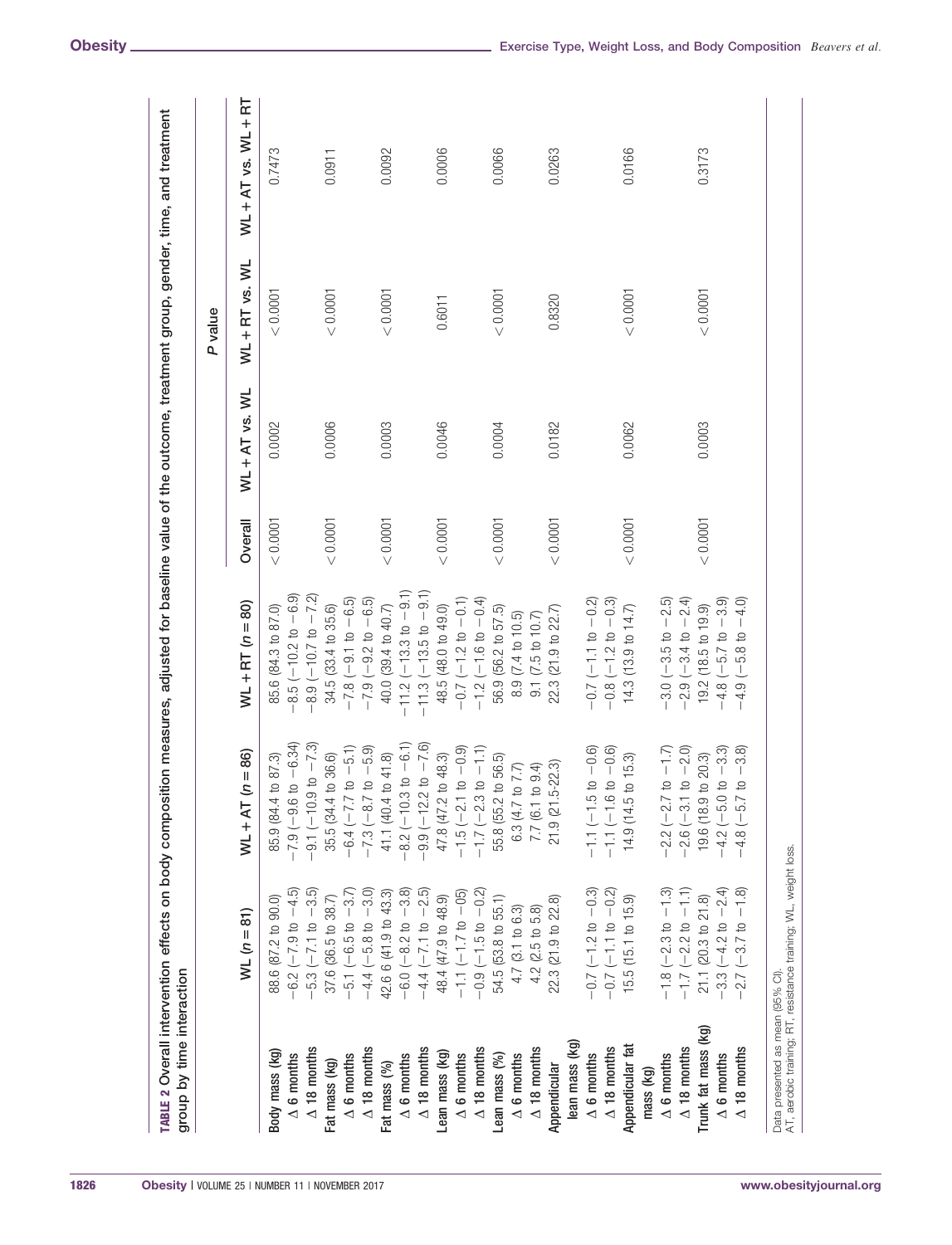

**Figure 1** Overall change in total body mass, partitioned into fat and lean compartments, by treatment group and adjusted for baseline value of the outcome, treatment group, gender, time, and treatment group by time interaction.

54.5  $\pm$  0.3%; P < 0.01). Treatment effects for appendicular lean mass, appendicular fat mass, and trunk fat were similar to those observed for total body lean and fat masses, respectively (Table 2).

Model-adjusted change estimates for total body mass, partitioned into total body fat and total body lean compartments and presented by treatment group, are shown in Figure 1. As pictured and in accordance with follow-up data, change in absolute lean mass was  $-0.9 \pm 0.3$  kg,  $-1.6 \pm 0.3$  kg, and  $-0.8 \pm 0.3$  kg for the WL,  $WL + AT$ , and  $WL + RT$  treatment groups, respectively, with significant differences reported between  $WL$  and  $WL + AT$  and between  $WL + AT$  and  $WL + RT$  (both  $P < 0.01$ ).

## Relationship between change in total body mass and composition and physical function

Modeling results for the association between change in total body mass and composition and the physical function outcome measures of 400-m walk time and knee extensor strength are presented in Table 3. No interaction between treatment group and change in total, fat, or lean mass for either functional outcome was observed. In treatment groups combined and after adjustment for baseline value of the outcome, treatment group, gender, time, and treatment group by time interaction, the magnitude of change in total body mass was associated with change in 400-m walk time ( $P < 0.01$ ), with every 1 kg lost associated with a 0.97-second reduction in 400-m walk time. This association was driven primarily by change in fat mass ( $\beta \pm$  SE: 1.35  $\pm$  0.34

seconds;  $P < 0.01$ ). The magnitude of change in total body mass was not associated with change in knee extensor strength ( $P = 0.06$ ); however, change in knee extensor strength was directly associated with change in lean mass ( $\beta \pm \text{SE}$ : 1.28  $\pm$  0.43 Nm;  $P < 0.01$ ).

## **Discussion**

Results from this study confirm and extend previous research in older adults, demonstrating the ability of structured exercise to attenuate the proportion of weight lost as lean mass (18), while reporting the novel result of the superior ability of  $WL + RT$  to preserve absolute lean mass as compared to  $WL + AT$  in the long-term and when executed in a community setting. To date, four RCTs have been published in which the additive effect of exercise to WL has been compared to WL alone in older (i.e.,  $60+$  years at baseline) adults, with two studies employing RT (9,17), one study employing AT (15), and one using a combined approach (3). In general agreement with trials employing some form of RT in combination with WL, we observed a significant reduction in the percentage of total body mass lost as lean mass when RT is added to WL (10%) compared to WL alone (16%) (3,9,17). Original findings presented here show half as much lean mass is lost with  $WL + RT$  compared to  $WL + AT$  (-0.8 kg vs. -1.6 kg, respectively), despite a similar overall reduction in total body mass, when interventions are directly compared. Although novel, given that RT is a well-established stimulus for muscle growth and maintenance in weight-stable older adults (27), results are not overly surprising. What is surprising, however, is that we did not find a lean mass sparing effect of  $WL + AT$  compared to WL alone. This is in contrast to several tightly controlled studies conducted in middle-aged and older adults  $(28)$ , including results from the similarly aged (i.e.,  $60+$  years at baseline, mean:  $67.2$  years) and designed (i.e.,  $WL + moderate$ intensity walking, 3-5 d/wk for 35-45 min/d vs. WL alone) study by Chomentowski et al. (15). Differences in study duration (4 months vs. 18 months in the present study), setting (clinical vs. communitybased), or total WL achieved in the WL-only arms (9.2% vs. 6.1% in the present study) may contribute to this discrepancy and warrant further exploration.

Provocative results from this community-based trial also suggest augmented total body mass loss in  $WL + AT$  and  $WL + RT$  compared to WL alone; our data show an unprecedented near doubling of absolute fat mass (and, therefore, total body mass) loss when exercise is added to caloric restriction induced WL. In contrast, previous trials in older adults report significant, yet similar, weight and fat mass loss between WL only and WL plus exercise arms, with a 5% to 20% reduction in fat mass, depending on the magnitude of total WL achieved (3,9,15,17). Although the behavior-based WL

|  | TABLE 3 Change in 400-m walk time and knee extensor strength per unit change in body mass, lean mass, and fat mass |  |  |  |
|--|--------------------------------------------------------------------------------------------------------------------|--|--|--|
|  |                                                                                                                    |  |  |  |

|                                      |      | $\Delta$ Body mass (kg) |        |      | $\Delta$ Lean mass (kg) |        |      | $\Delta$ Fat mass (kg) |        |  |
|--------------------------------------|------|-------------------------|--------|------|-------------------------|--------|------|------------------------|--------|--|
|                                      |      | SE                      |        |      | SE                      |        |      | SE                     |        |  |
| $\Delta$ 400-m walk time (s)         | 0.97 | 0.29                    | 0.0008 | 0.60 | 0.93                    | 0.5210 | 1.35 | 0.34                   | 0.0001 |  |
| $\Delta$ Knee extensor strength (Nm) | 0.26 | 0.14                    | 0.0635 | 1.28 | 0.43                    | 0.0033 | 0.19 | 0.17                   | 0.2766 |  |

Nm, Newton-meter.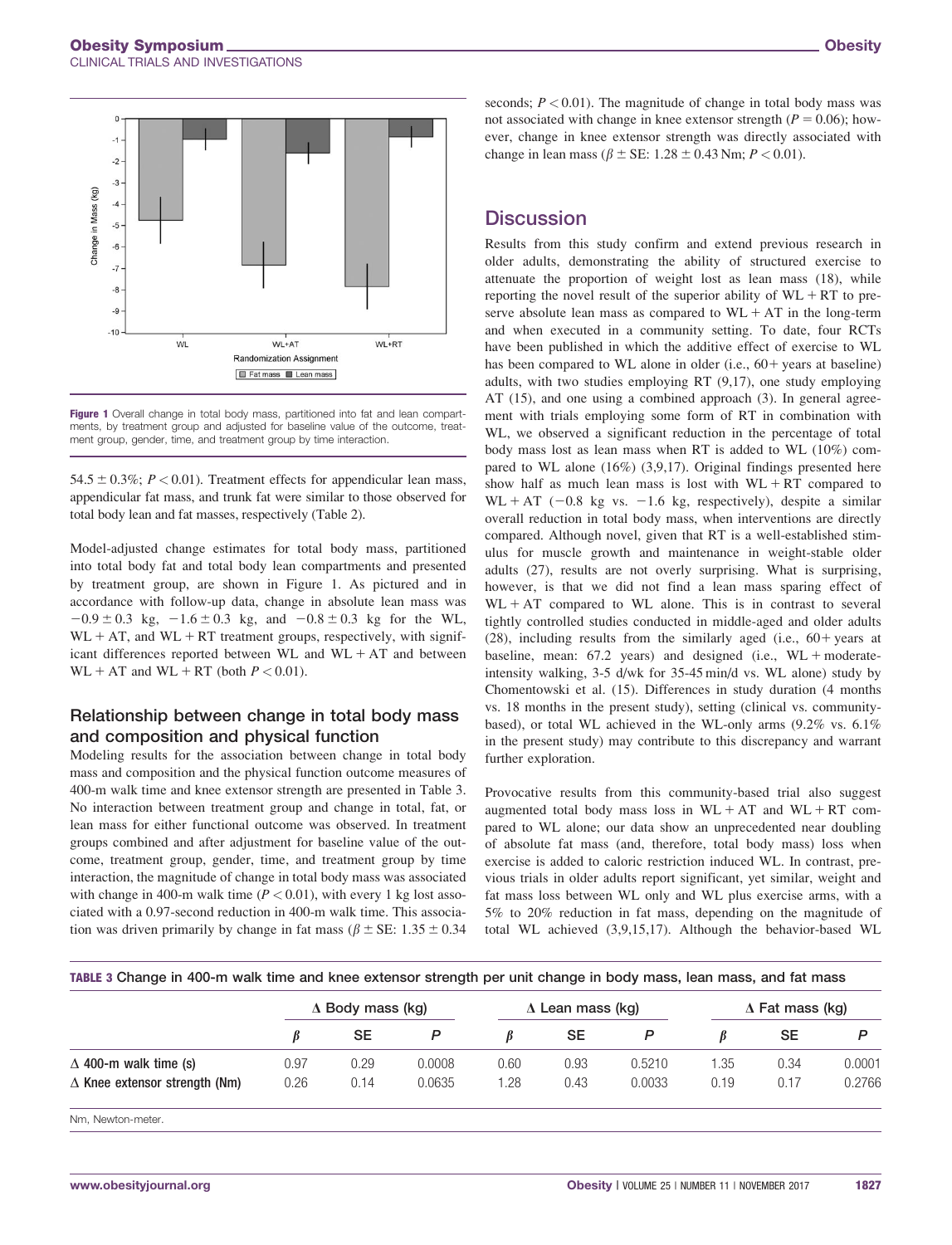intervention was common to all CLIP II treatment groups, session attendance was lower in the WL only treatment group (71.1%) as compared to the WL plus exercise arms (83.1% and 85.7% for  $WL + AT$  and  $WL + RT$ , respectively) and may signal reduced dietary compliance. Indeed, the amount of total WL achieved by the WL plus exercise arms  $(\sim 9\%)$  aligns more closely to what is observed in other trials than the WL-only arm  $(\sim 6\%)$ . Nevertheless, this finding is important, as it contributes to a growing body of literature examining the effectiveness of single versus multiple health behavior change interventions among older adults (29) and underscores the translational value of combined caloric restriction and exercise interventions to maximize weight and fat mass loss while preserving physical function.

Secondary analyses from this study demonstrate that loss of total body mass is associated with improvement in mobility (as measured by the 400-m walk), driven by reductions in fat mass, and that change in knee extensor strength is directly associated with change in lean mass. Findings contribute to a growing body of data implicating fat, rather than lean, mass as a primary target tissue affecting mobility related tasks (6,22,23) and confirm the importance of preserving lean mass for strength during WL in older adults (30). Careful interpretation of these findings, however, necessitates consideration of the magnitude of functional change considered clinically meaningful. Data from the Lifestyle Interventions and Independence for Elders Pilot (LIFE-P) study, for instance, suggest that a 20-second change in 400-m walk time represents the lower end of the range for clinical significance (31). Using this threshold and results from our modeling approach, a loss of at least 20.6 kg of total body mass or 14.8 kg of fat mass would be needed to elicit a modest improvement in mobility, which are slightly higher than other reported estimates (22). While the baseline walking speed of our sample was much greater than that of the LIFE population (32), calling into question the exact cut-point necessary to achieve clinical significance, it is important to recognize that the degree of weight and fat mass loss necessary to induce a meaningful change in mobility is likely substantial and may be difficult to achieve.

Although clinical cut-points for absolute knee strength have yet to be established, this association should be considered in light of the relatively small percentage of lean mass lost, as well as other known predictors of muscle strength. As presented in the primary outcome paper (19), using normalized values, both  $WL + RT$  and  $WL + AT$ experienced gains (15% and 14%, respectively) in relative knee extensor strength. Increases in relative strength signal an improvement in muscle quality, which is arguably more important than muscle quantity, and may be driven by reduced fat infiltration (33,34) and inflammatory burden (35), as both predict muscle strength independent of mass and are improved with weight loss. Collectively, this framework tempers the concern regarding weight loss-associated lean mass loss, although data presented here suggest weight loss interventions that can preferentially reduce fat mass might yield the greatest functional benefit.

Practically, our findings may be used to inform optimal geriatric weight management strategies, as there is a dearth of RCT evidence in this area (14,36), and improve clinical efficacy of diet and exercise recommendations. With regard to the latter, current federal physical activity guidelines are the same for older and younger adults and include 150 min/wk of moderate to vigorous physical activity plus moderate-intensity muscle strengthening activities on two or more days (37). National surveillance data, however, suggest that these ambitious guidelines are less likely to be met by older adults, with just 15% of adults aged 65 to 75 years meeting goals for both aerobic and strength training activities (38). Moreover, recent findings from a short-term clinical trial in older adults with obesity suggest that a combined AT and RT intervention is no better at attenuating weight loss-associated lean mass loss and promoting fat mass loss than  $WL + RT$  (18). Thus, a geriatrician managing the older adult with sarcopenic obesity may stress the importance of  $WL + RT$  therapy—perhaps even more so than a combined exercise approach, should incorporating both modalities hinder compliance although, certainly, final recommendations must be carefully and individually considered.

Strengths of this study design include the direct comparison of exercise type during weight loss on body composition, inclusion of a large, heterogeneous sample, and long study duration. Moreover, because the intervention was accomplished in a community setting, results are highly translatable and align with the recent National Institutes of Health vision of effectively disseminated clinical intervention research (39). That said, this study does have weaknesses worth noting. First, study findings should only be generalized to older adults with obesity and documented CVD and/or MetS. Second, although DXA-acquired total body lean and fat mass represents the gold standard in total body composition assessment, and can provide some regional estimates, it does not assess change in fat infiltration. Intriguing recent data suggest decreases in visceral and intermuscular adipose tissue are important mechanisms underlying improved function with WL and exercise interventions (23) and should be explored further. Third, while we present associations between change in body composition and two clinically meaningful functional endpoints, these analyses are by no means comprehensive. Future work formally exploring the mediating effect of change in total body composition and change in physical function would significantly add to this area of inquiry.

# **Conclusion**

The primary findings from this 18-month community-based RCT demonstrate the following: (1)  $WL + RT$  results in less lean mass lost than  $WL + AT$ , and (2) WL plus RT or AT results in greater overall reductions in total body mass than WL alone, driven by augmented fat mass loss. Second, fat mass loss is primarily responsible for weight loss-associated improvements in mobility, whereas lean mass loss is primarily responsible for weight loss-associated declines in strength. Collectively, these results indicate that the combination of  $WL + RT$  may yield the greatest weight loss and the most favorable shift in body composition compared to  $WL + AT$  or  $WL$  alone, thereby maximizing potential functional benefit.O

#### © 2017 The Obesity Society

#### References

- 1. Jensen GL, Hsiao PY. Obesity in older adults: relationship to functional limitation. Curr Opin Clin Nutr Metab Care 2010;13:46-51.
- 2. Alley DE, Ferrucci L, Barbagallo M, Studenski SA, Harris TB. A research agenda: the changing relationship between body weight and health in aging. J Gerontol A Biol Sci Med Sci 2008;63:1257-1259.
- 3. Villareal DT, Chode S, Parimi N, et al. Weight loss, exercise, or both and physical function in obese older adults. N Engl J Med 2011;364:1218-1229.
- 4. Villareal DT, Banks M, Sinacore DR, Siener C, Klein S. Effect of weight loss and exercise on frailty in obese older adults. Arch Intern Med 2006;166:860-866.